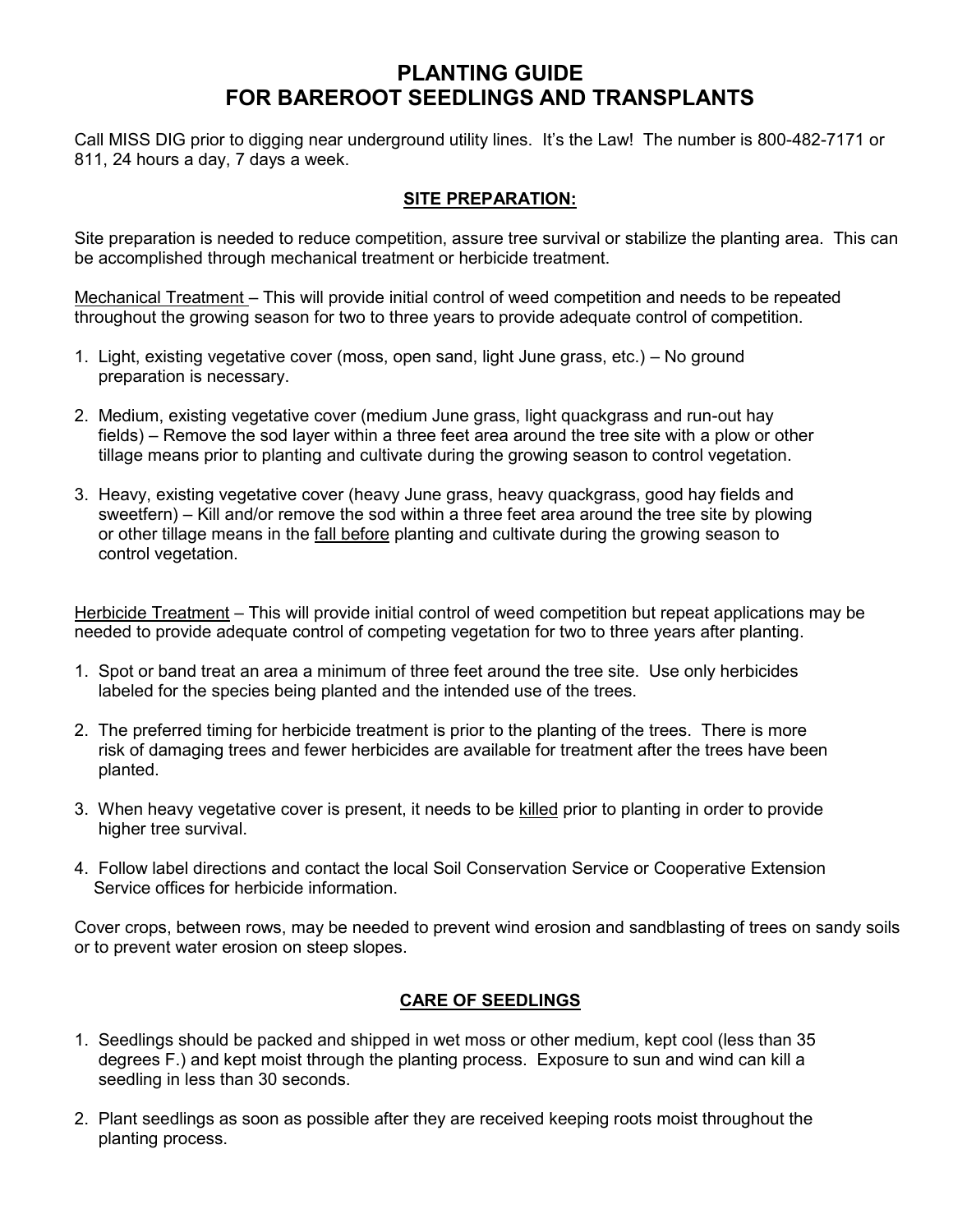- 3. Store seedlings in a cool, moist, shaded location up to 7 days. To prevent poor circulation of air and heating, do not stack bundles in layers more than two bundles high.
- 4. If planting is delayed longer than seven days after receipt of the seedlings, heel the seedlings in a shaded area and keep them moist. To heel in seedlings: Dig a trench in the soil, place the seedlings in the trench and cover the roots with soil. Refer to Figure 3.
- 5. Avoid dipping roots into water, as moisture retaining soil particles will be washed off. Mist seedlings to keep them moist.
- 6. Water absorbent/retention dip may help conserve moisture on seedling roots in dry weather.

#### **PLANTING**

- 1. Trees may be planted with a tree planting machine or by hand using a planting bar, shovel, or other tool. Refer to Figures 1 and 2. Plant trees in the middle of the prepared site area to ensure maximum distance from competing vegetation.
- 2. Trees should be planted in a vertical position with the root collars approximately one inch below the soil surface to ensure adequate coverage of the roots with soil. Roots may be pruned to eight inches in length from the root collar. Refer to Figure 4.
- 3. The trench or hole should be deep and wide enough to permit the roots to be spread out in a natural uncurled position. Avoid "J" rooting or "L" rooting. Refer to Figure 4.
- 4. Soil around the seedlings should be packed firmly to eliminate all air pockets.
- 5. Planting should be done in the spring as soon as possible after the frost is out of the ground. Fall planting is acceptable on light soils (sands, loamy sands, or sandy loams) after seedling buds are dormant and until frost or snow interferes.
- 6. Tiny seedlings may be planted in nursery bed for closer observation and to increase in size until transplanted. Plant seedlings 12 inches apart, control weed competition and provide water as needed. Transplant seedlings to permanent location after 2-3 years in nursery bed. When transplanting, dig as much root area as possible for each seedling and leave the soil attached to the roots.

#### **MAINTENANCE**

- 1. Check survival the first and second year and replant where survival is poor.
- 2. Control competing vegetation, where needed, during the first 2 or 3 years by mowing between rows, cultivating, mulching, and/or herbicide treatment.
- 3. Exclude livestock from all plantings and protect from wild animals by using shelters, wire, guards, repellants, or fencing.
- 4. Maintain firebreaks in large plantation plantings.

(From USDA SCS E. Lansing, MI, Jan. 1991, J.S. 612 & 249E)

(LCD retyped and edited February 2009)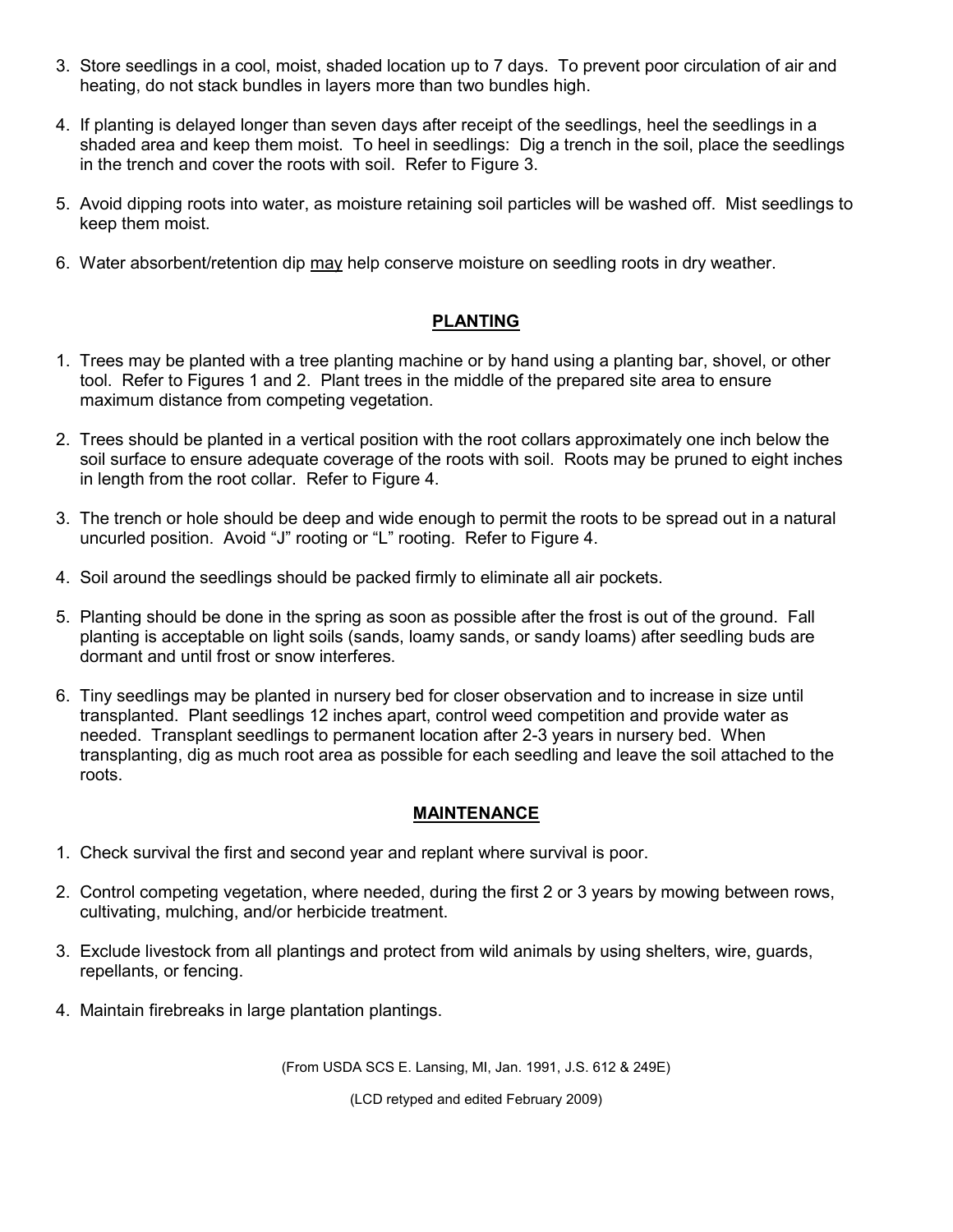